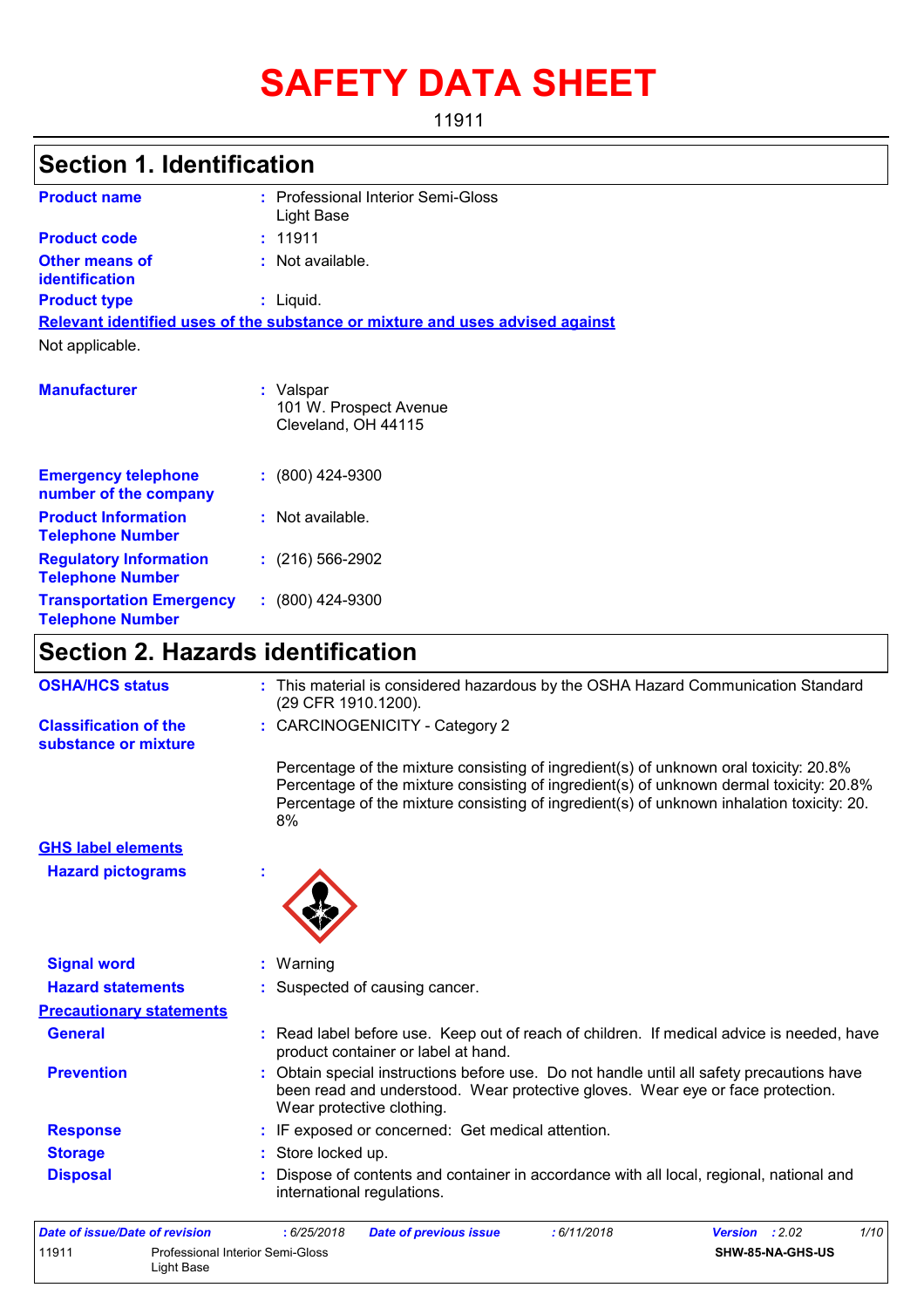# **Section 2. Hazards identification**

| <b>Supplemental label</b><br>elements | WARNING: This product contains chemicals known to the State of California to cause<br>cancer and birth defects or other reproductive harm.      |
|---------------------------------------|-------------------------------------------------------------------------------------------------------------------------------------------------|
|                                       | Please refer to the SDS for additional information. Keep out of reach of children. Do not<br>transfer contents to other containers for storage. |
| <b>Hazards not otherwise</b>          | : None known.                                                                                                                                   |

**classified**

# **Section 3. Composition/information on ingredients**

| Substance/mixture     | : Mixture        |
|-----------------------|------------------|
| <b>Other means of</b> | : Not available. |
| <i>identification</i> |                  |

#### **CAS number/other identifiers**

| <b>Ingredient name</b> | % by weight | <b>CAS number</b> |
|------------------------|-------------|-------------------|
| l Titanium Dioxide     | I≥10 - ≤25  | 13463-67-7        |
| Amorphous Silica       | ≤3          | 7631-86-9         |

Any concentration shown as a range is to protect confidentiality or is due to batch variation.

**There are no additional ingredients present which, within the current knowledge of the supplier and in the concentrations applicable, are classified as hazardous to health and hence require reporting in this section.**

**Occupational exposure limits, if available, are listed in Section 8.**

### **Section 4. First aid measures**

#### **Description of necessary first aid measures**

| <b>Eye contact</b>                                 | : Immediately flush eyes with plenty of water, occasionally lifting the upper and lower<br>eyelids. Check for and remove any contact lenses. Continue to rinse for at least 10<br>minutes. Get medical attention.                                                                                                                                                                                                                                                                                                                                                                                                                                                                                                                                                         |
|----------------------------------------------------|---------------------------------------------------------------------------------------------------------------------------------------------------------------------------------------------------------------------------------------------------------------------------------------------------------------------------------------------------------------------------------------------------------------------------------------------------------------------------------------------------------------------------------------------------------------------------------------------------------------------------------------------------------------------------------------------------------------------------------------------------------------------------|
| <b>Inhalation</b>                                  | : Remove victim to fresh air and keep at rest in a position comfortable for breathing. If<br>not breathing, if breathing is irregular or if respiratory arrest occurs, provide artificial<br>respiration or oxygen by trained personnel. It may be dangerous to the person providing<br>aid to give mouth-to-mouth resuscitation. Get medical attention. If unconscious, place<br>in recovery position and get medical attention immediately. Maintain an open airway.<br>Loosen tight clothing such as a collar, tie, belt or waistband.                                                                                                                                                                                                                                 |
| <b>Skin contact</b>                                | : Flush contaminated skin with plenty of water. Remove contaminated clothing and<br>shoes. Continue to rinse for at least 10 minutes. Get medical attention. Wash clothing<br>before reuse. Clean shoes thoroughly before reuse.                                                                                                                                                                                                                                                                                                                                                                                                                                                                                                                                          |
| <b>Ingestion</b>                                   | : Wash out mouth with water. Remove dentures if any. Remove victim to fresh air and<br>keep at rest in a position comfortable for breathing. If material has been swallowed and<br>the exposed person is conscious, give small quantities of water to drink. Stop if the<br>exposed person feels sick as vomiting may be dangerous. Do not induce vomiting<br>unless directed to do so by medical personnel. If vomiting occurs, the head should be<br>kept low so that vomit does not enter the lungs. Get medical attention. Never give<br>anything by mouth to an unconscious person. If unconscious, place in recovery position<br>and get medical attention immediately. Maintain an open airway. Loosen tight clothing<br>such as a collar, tie, belt or waistband. |
| Most important symptoms/effects, acute and delayed |                                                                                                                                                                                                                                                                                                                                                                                                                                                                                                                                                                                                                                                                                                                                                                           |
| <b>Potential acute health effects</b>              |                                                                                                                                                                                                                                                                                                                                                                                                                                                                                                                                                                                                                                                                                                                                                                           |
| Eye contact                                        | : No known significant effects or critical hazards.                                                                                                                                                                                                                                                                                                                                                                                                                                                                                                                                                                                                                                                                                                                       |
| <b>Inhalation</b>                                  | : No known significant effects or critical hazards.                                                                                                                                                                                                                                                                                                                                                                                                                                                                                                                                                                                                                                                                                                                       |

- **Skin contact :** No known significant effects or critical hazards.
- **Ingestion :** No known significant effects or critical hazards.

### **Over-exposure signs/symptoms**

**Inhalation :** No specific data.

| Date of issue/Date of revision |                                                | : 6/25/2018 | Date of previous issue | : 6/11/2018 | <b>Version</b> : 2.02   | 2/10 |
|--------------------------------|------------------------------------------------|-------------|------------------------|-------------|-------------------------|------|
| 11911                          | Professional Interior Semi-Gloss<br>Light Base |             |                        |             | <b>SHW-85-NA-GHS-US</b> |      |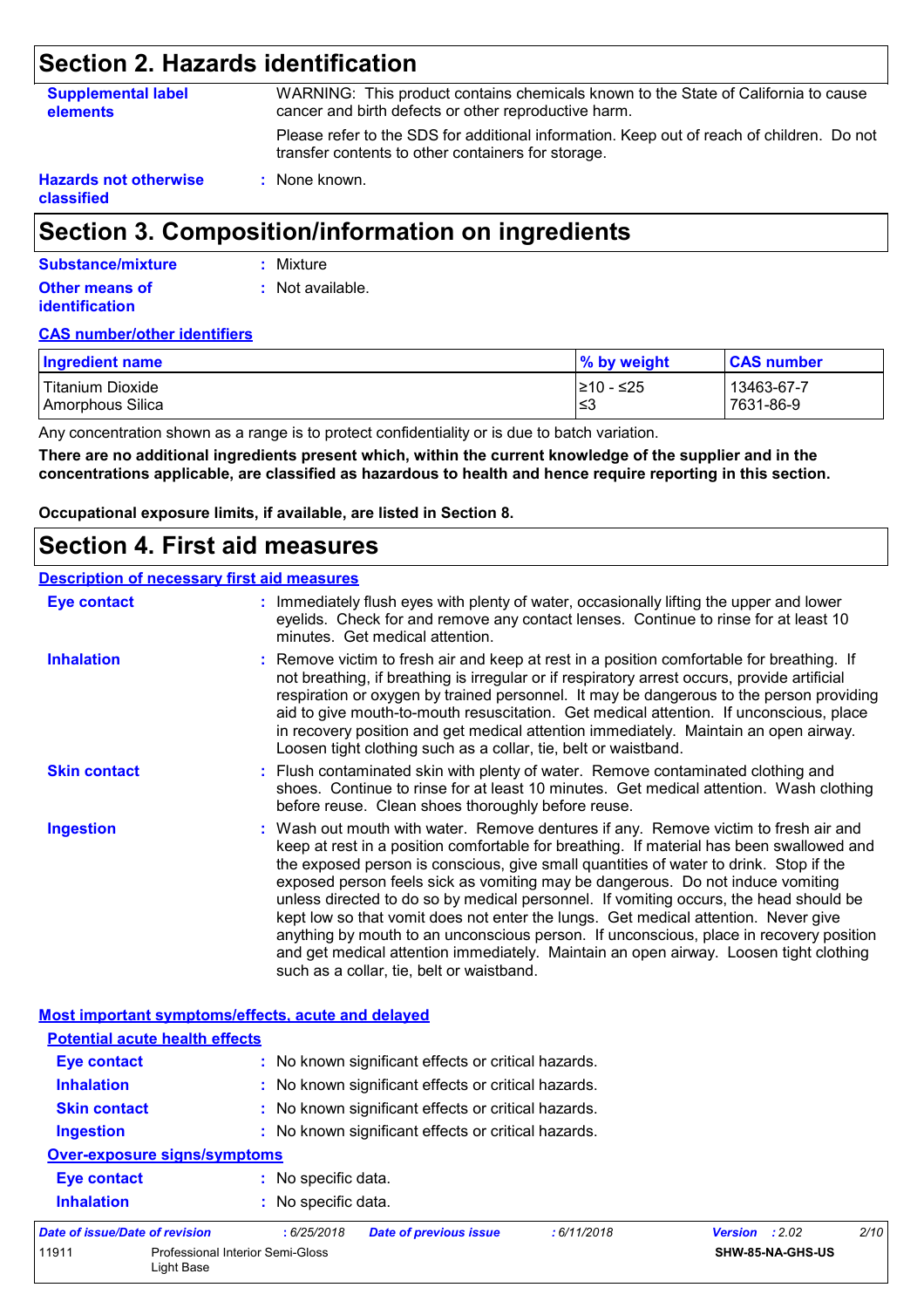# **Section 4. First aid measures**

| <b>Skin contact</b> | : No specific data. |  |
|---------------------|---------------------|--|
| <b>Ingestion</b>    | : No specific data. |  |

#### **Indication of immediate medical attention and special treatment needed, if necessary**

| <b>Notes to physician</b>         | : Treat symptomatically. Contact poison treatment specialist immediately if large<br>quantities have been ingested or inhaled.                                              |
|-----------------------------------|-----------------------------------------------------------------------------------------------------------------------------------------------------------------------------|
| <b>Specific treatments</b>        | : No specific treatment.                                                                                                                                                    |
| <b>Protection of first-aiders</b> | No action shall be taken involving any personal risk or without suitable training. It may<br>be dangerous to the person providing aid to give mouth-to-mouth resuscitation. |

#### **See toxicological information (Section 11)**

# **Section 5. Fire-fighting measures**

| <b>Extinguishing media</b>                               |                                                                                                                                                                                                     |
|----------------------------------------------------------|-----------------------------------------------------------------------------------------------------------------------------------------------------------------------------------------------------|
| <b>Suitable extinguishing</b><br>media                   | : Use an extinguishing agent suitable for the surrounding fire.                                                                                                                                     |
| <b>Unsuitable extinguishing</b><br>media                 | : None known.                                                                                                                                                                                       |
| <b>Specific hazards arising</b><br>from the chemical     | : In a fire or if heated, a pressure increase will occur and the container may burst.                                                                                                               |
| <b>Hazardous thermal</b><br>decomposition products       | : Decomposition products may include the following materials:<br>carbon dioxide<br>carbon monoxide<br>metal oxide/oxides                                                                            |
| <b>Special protective actions</b><br>for fire-fighters   | : Promptly isolate the scene by removing all persons from the vicinity of the incident if<br>there is a fire. No action shall be taken involving any personal risk or without suitable<br>training. |
| <b>Special protective</b><br>equipment for fire-fighters | : Fire-fighters should wear appropriate protective equipment and self-contained breathing<br>apparatus (SCBA) with a full face-piece operated in positive pressure mode.                            |

## **Section 6. Accidental release measures**

|                                                              | <b>Personal precautions, protective equipment and emergency procedures</b>                                                                                                                                                                                                                                                                                                                                       |
|--------------------------------------------------------------|------------------------------------------------------------------------------------------------------------------------------------------------------------------------------------------------------------------------------------------------------------------------------------------------------------------------------------------------------------------------------------------------------------------|
| For non-emergency<br>personnel                               | : No action shall be taken involving any personal risk or without suitable training.<br>Evacuate surrounding areas. Keep unnecessary and unprotected personnel from<br>entering. Do not touch or walk through spilled material. Avoid breathing vapor or mist.<br>Provide adequate ventilation. Wear appropriate respirator when ventilation is<br>inadequate. Put on appropriate personal protective equipment. |
|                                                              | For emergency responders : If specialized clothing is required to deal with the spillage, take note of any information in<br>Section 8 on suitable and unsuitable materials. See also the information in "For non-<br>emergency personnel".                                                                                                                                                                      |
| <b>Environmental precautions</b>                             | : Avoid dispersal of spilled material and runoff and contact with soil, waterways, drains<br>and sewers. Inform the relevant authorities if the product has caused environmental<br>pollution (sewers, waterways, soil or air).                                                                                                                                                                                  |
| <b>Methods and materials for containment and cleaning up</b> |                                                                                                                                                                                                                                                                                                                                                                                                                  |
| <b>Small spill</b>                                           | : Stop leak if without risk. Move containers from spill area. Dilute with water and mop up<br>if water-soluble. Alternatively, or if water-insoluble, absorb with an inert dry material and<br>place in an appropriate waste disposal container. Dispose of via a licensed waste<br>disposal contractor.                                                                                                         |

| Date of issue/Date of revision |                                                | 6/25/2018 | <b>Date of previous issue</b> | : 6/11/2018 | <b>Version</b> : $2.02$ | 3/10 |
|--------------------------------|------------------------------------------------|-----------|-------------------------------|-------------|-------------------------|------|
| 11911                          | Professional Interior Semi-Gloss<br>∟iɑht Base |           |                               |             | SHW-85-NA-GHS-US        |      |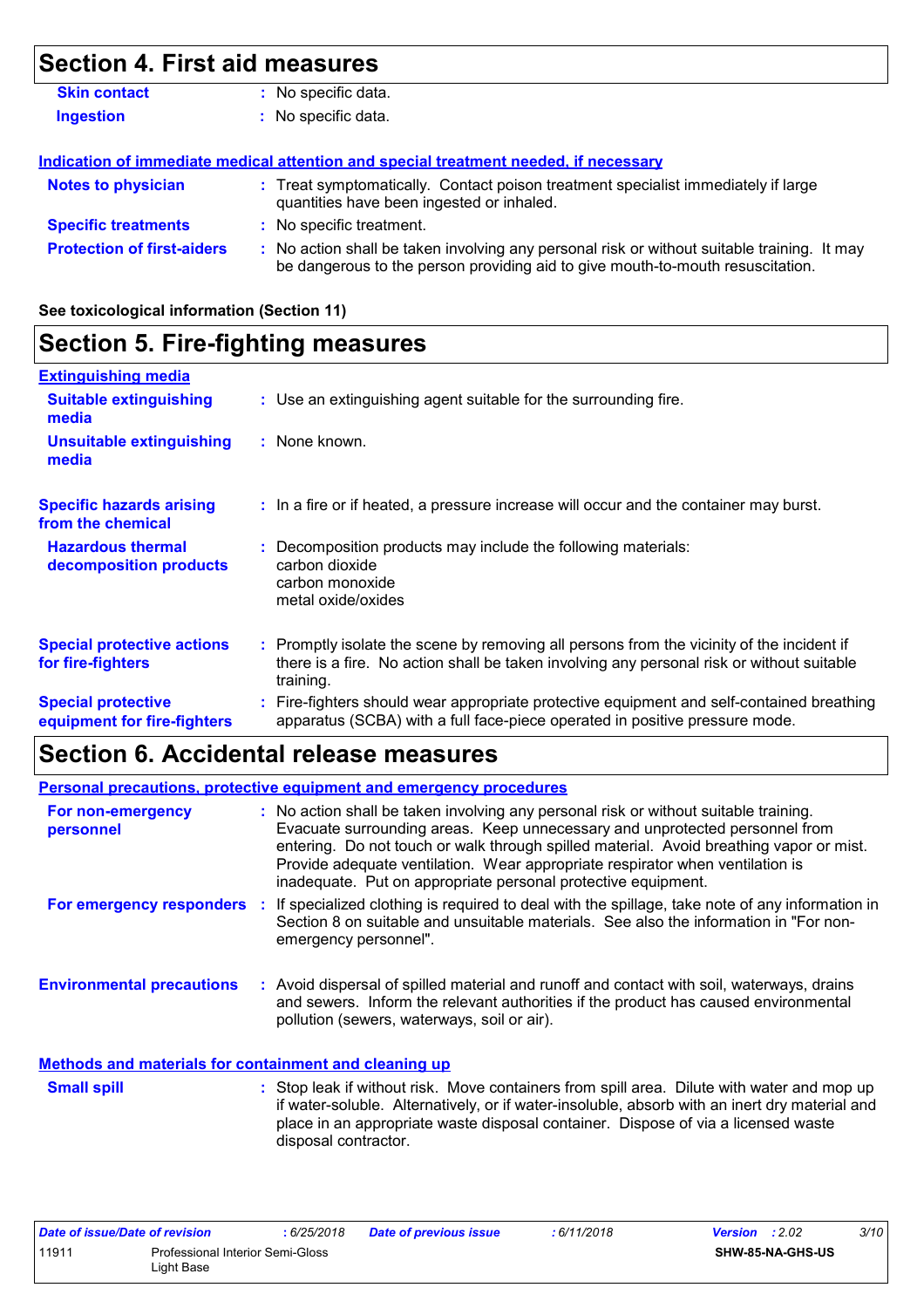## **Section 6. Accidental release measures**

**Large spill :**

Stop leak if without risk. Move containers from spill area. Approach release from upwind. Prevent entry into sewers, water courses, basements or confined areas. Wash spillages into an effluent treatment plant or proceed as follows. Contain and collect spillage with non-combustible, absorbent material e.g. sand, earth, vermiculite or diatomaceous earth and place in container for disposal according to local regulations (see Section 13). Dispose of via a licensed waste disposal contractor. Contaminated absorbent material may pose the same hazard as the spilled product. Note: see Section 1 for emergency contact information and Section 13 for waste disposal.

## **Section 7. Handling and storage**

#### **Precautions for safe handling**

| <b>Protective measures</b>                                                       | : Put on appropriate personal protective equipment (see Section 8). Avoid exposure -<br>obtain special instructions before use. Do not handle until all safety precautions have<br>been read and understood. Do not get in eyes or on skin or clothing. Do not ingest.<br>Avoid breathing vapor or mist. If during normal use the material presents a respiratory<br>hazard, use only with adequate ventilation or wear appropriate respirator. Keep in the<br>original container or an approved alternative made from a compatible material, kept<br>tightly closed when not in use. Empty containers retain product residue and can be<br>hazardous. Do not reuse container. |
|----------------------------------------------------------------------------------|--------------------------------------------------------------------------------------------------------------------------------------------------------------------------------------------------------------------------------------------------------------------------------------------------------------------------------------------------------------------------------------------------------------------------------------------------------------------------------------------------------------------------------------------------------------------------------------------------------------------------------------------------------------------------------|
| <b>Advice on general</b><br>occupational hygiene                                 | : Eating, drinking and smoking should be prohibited in areas where this material is<br>handled, stored and processed. Workers should wash hands and face before eating,<br>drinking and smoking. Remove contaminated clothing and protective equipment before<br>entering eating areas. See also Section 8 for additional information on hygiene<br>measures.                                                                                                                                                                                                                                                                                                                  |
| <b>Conditions for safe storage,</b><br>including any<br><b>incompatibilities</b> | : Store in accordance with local regulations. Store in original container protected from<br>direct sunlight in a dry, cool and well-ventilated area, away from incompatible materials<br>(see Section 10) and food and drink. Store locked up. Keep container tightly closed<br>and sealed until ready for use. Containers that have been opened must be carefully<br>resealed and kept upright to prevent leakage. Do not store in unlabeled containers.<br>Use appropriate containment to avoid environmental contamination. See Section 10 for<br>incompatible materials before handling or use.                                                                            |

### **Section 8. Exposure controls/personal protection**

#### **Control parameters**

**Occupational exposure limits (OSHA United States)**

| <b>Ingredient name</b>  | <b>Exposure limits</b>                                                  |
|-------------------------|-------------------------------------------------------------------------|
| <b>Titanium Dioxide</b> | ACGIH TLV (United States, 3/2017).                                      |
|                         | TWA: 10 mg/m <sup>3</sup> 8 hours.<br>OSHA PEL (United States, 6/2016). |
|                         | TWA: 15 mg/m <sup>3</sup> 8 hours. Form: Total dust                     |
| Amorphous Silica        | NIOSH REL (United States, 10/2016).                                     |
|                         | TWA: 6 mg/m $3$ 10 hours.                                               |

#### **Occupational exposure limits (Canada)**

| Ingredient name | <b>Exposure limits</b> |  |  |  |  |
|-----------------|------------------------|--|--|--|--|
| None.           |                        |  |  |  |  |

#### **Occupational exposure limits (Mexico)**

| Ingredient name | <b>Exposure limits</b> |
|-----------------|------------------------|
| None.           |                        |

#### **Appropriate engineering controls**

**:** If user operations generate dust, fumes, gas, vapor or mist, use process enclosures, local exhaust ventilation or other engineering controls to keep worker exposure to airborne contaminants below any recommended or statutory limits.

| Date of issue/Date of revision |                                                | : 6/25/2018 | Date of previous issue | : 6/11/2018 | <b>Version</b> : $2.02$ | 4/10 |
|--------------------------------|------------------------------------------------|-------------|------------------------|-------------|-------------------------|------|
| 11911                          | Professional Interior Semi-Gloss<br>∟ight Base |             |                        |             | SHW-85-NA-GHS-US        |      |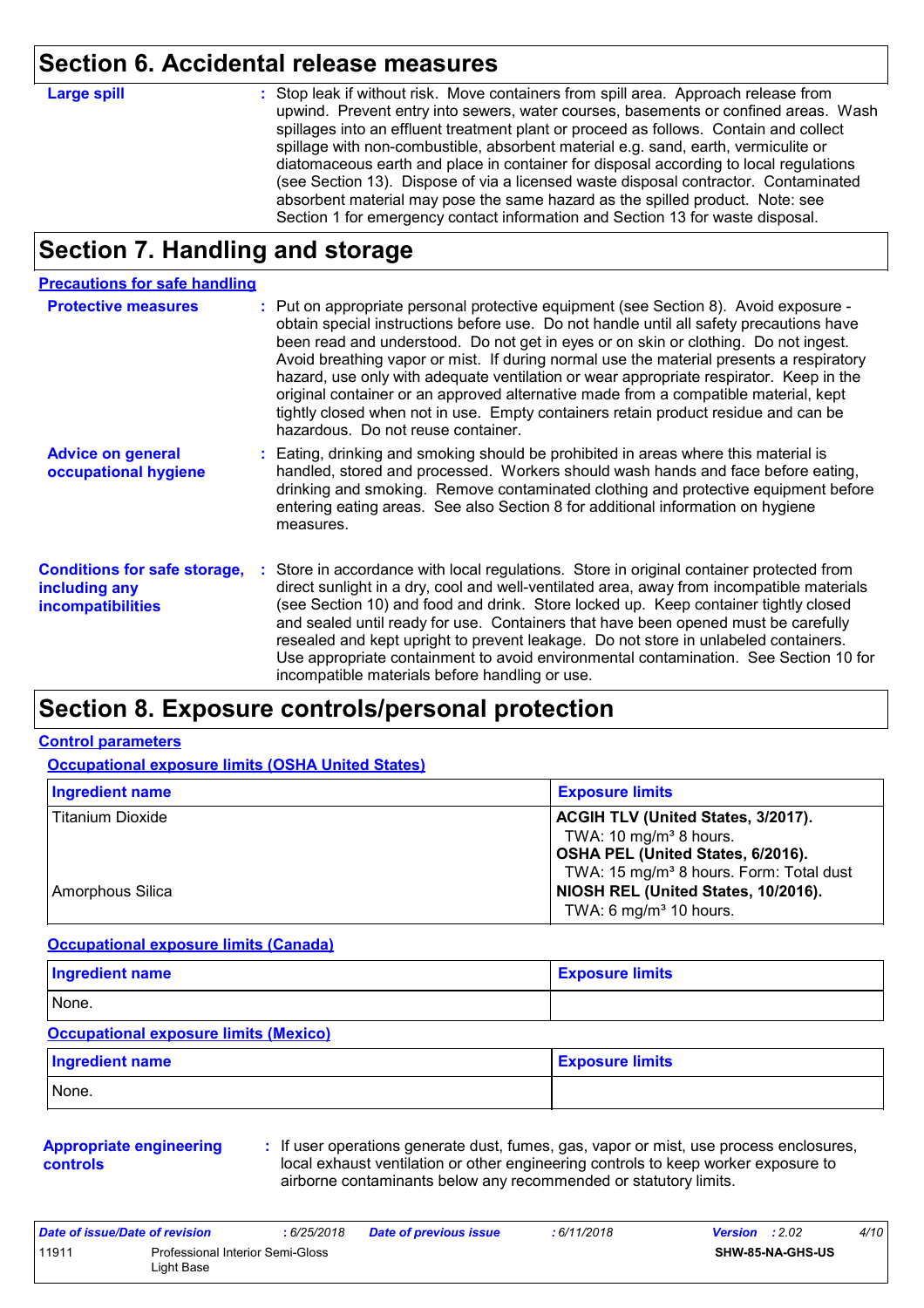# **Section 8. Exposure controls/personal protection**

| <b>Environmental exposure</b><br>controls | Emissions from ventilation or work process equipment should be checked to ensure<br>they comply with the requirements of environmental protection legislation. In some<br>cases, fume scrubbers, filters or engineering modifications to the process equipment<br>will be necessary to reduce emissions to acceptable levels.                                                                                                                                                                                                                                                                                              |
|-------------------------------------------|----------------------------------------------------------------------------------------------------------------------------------------------------------------------------------------------------------------------------------------------------------------------------------------------------------------------------------------------------------------------------------------------------------------------------------------------------------------------------------------------------------------------------------------------------------------------------------------------------------------------------|
| <b>Individual protection measures</b>     |                                                                                                                                                                                                                                                                                                                                                                                                                                                                                                                                                                                                                            |
| <b>Hygiene measures</b>                   | : Wash hands, forearms and face thoroughly after handling chemical products, before<br>eating, smoking and using the lavatory and at the end of the working period.<br>Appropriate techniques should be used to remove potentially contaminated clothing.<br>Wash contaminated clothing before reusing. Ensure that eyewash stations and safety<br>showers are close to the workstation location.                                                                                                                                                                                                                          |
| <b>Eye/face protection</b>                | Safety eyewear complying with an approved standard should be used when a risk<br>assessment indicates this is necessary to avoid exposure to liquid splashes, mists,<br>gases or dusts. If contact is possible, the following protection should be worn, unless<br>the assessment indicates a higher degree of protection: safety glasses with side-<br>shields.                                                                                                                                                                                                                                                           |
| <b>Skin protection</b>                    |                                                                                                                                                                                                                                                                                                                                                                                                                                                                                                                                                                                                                            |
| <b>Hand protection</b>                    | Chemical-resistant, impervious gloves complying with an approved standard should be<br>t.<br>worn at all times when handling chemical products if a risk assessment indicates this is<br>necessary. Considering the parameters specified by the glove manufacturer, check<br>during use that the gloves are still retaining their protective properties. It should be<br>noted that the time to breakthrough for any glove material may be different for different<br>glove manufacturers. In the case of mixtures, consisting of several substances, the<br>protection time of the gloves cannot be accurately estimated. |
| <b>Body protection</b>                    | Personal protective equipment for the body should be selected based on the task being<br>performed and the risks involved and should be approved by a specialist before<br>handling this product.                                                                                                                                                                                                                                                                                                                                                                                                                          |
| <b>Other skin protection</b>              | Appropriate footwear and any additional skin protection measures should be selected<br>based on the task being performed and the risks involved and should be approved by a<br>specialist before handling this product.                                                                                                                                                                                                                                                                                                                                                                                                    |
| <b>Respiratory protection</b>             | Based on the hazard and potential for exposure, select a respirator that meets the<br>appropriate standard or certification. Respirators must be used according to a<br>respiratory protection program to ensure proper fitting, training, and other important<br>aspects of use.                                                                                                                                                                                                                                                                                                                                          |

# **Section 9. Physical and chemical properties**

| <b>Appearance</b>                                 |                                                          |
|---------------------------------------------------|----------------------------------------------------------|
| <b>Physical state</b>                             | $:$ Liquid.                                              |
| <b>Color</b>                                      | : Not available.                                         |
| <b>Odor</b>                                       | : Not available.                                         |
| <b>Odor threshold</b>                             | : Not available.                                         |
| pH                                                | :9                                                       |
| <b>Melting point/freezing point</b>               | : Not available.                                         |
| <b>Boiling point/boiling range</b>                | : $100^{\circ}$ C (212 $^{\circ}$ F)                     |
| <b>Flash point</b>                                | : Closed cup: 96°C (204.8°F) [Pensky-Martens Closed Cup] |
| <b>Evaporation rate</b>                           | $\therefore$ 0.09 (butyl acetate = 1)                    |
| <b>Flammability (solid, gas)</b>                  | : Not available.                                         |
| Lower and upper explosive<br>(flammable) limits   | : Not available.                                         |
| <b>Vapor pressure</b>                             | : 2.3 kPa (17.5 mm Hg) [at $20^{\circ}$ C]               |
| <b>Vapor density</b>                              | : 1 [Air = 1]                                            |
| <b>Relative density</b>                           | : 1.25                                                   |
| <b>Solubility</b>                                 | : Not available.                                         |
| <b>Partition coefficient: n-</b><br>octanol/water | : Not available.                                         |

| Date of issue/Date of revision |                                                | :6/25/2018 | Date of previous issue | : 6/11/2018 | 5/10<br><b>Version</b> : $2.02$ |
|--------------------------------|------------------------------------------------|------------|------------------------|-------------|---------------------------------|
| 11911                          | Professional Interior Semi-Gloss<br>∟ight Base |            |                        |             | <b>SHW-85-NA-GHS-US</b>         |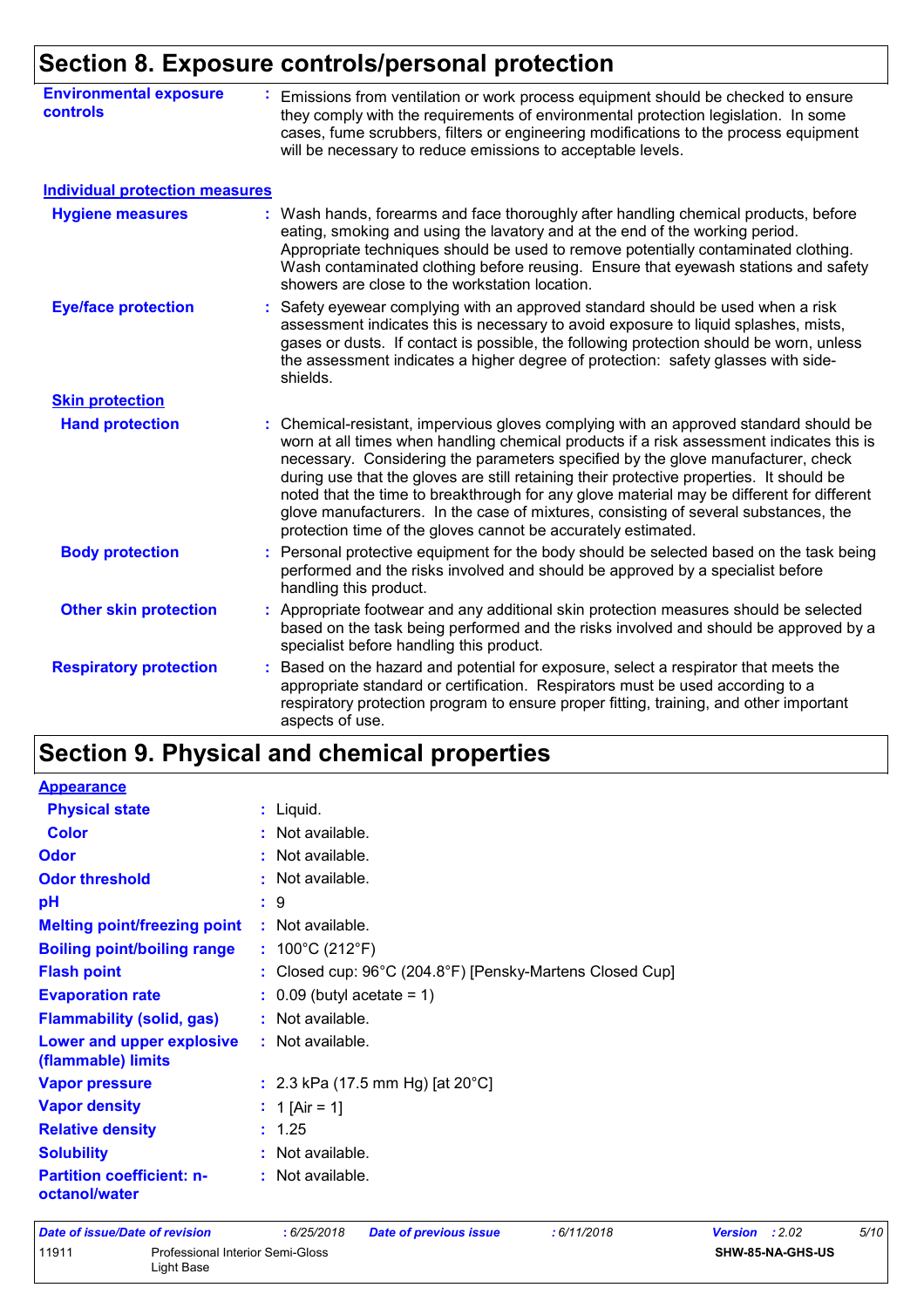# **Section 9. Physical and chemical properties**

| <b>Auto-ignition temperature</b> | : Not available.                                                  |
|----------------------------------|-------------------------------------------------------------------|
| <b>Decomposition temperature</b> | $:$ Not available.                                                |
| <b>Viscosity</b>                 | : Kinematic (40°C (104°F)): >0.205 cm <sup>2</sup> /s (>20.5 cSt) |
| <b>Molecular weight</b>          | : Not applicable.                                                 |
| <b>Aerosol product</b>           |                                                                   |
| <b>Heat of combustion</b>        | $: 0.529$ kJ/g                                                    |

## **Section 10. Stability and reactivity**

| <b>Reactivity</b>                            |    | : No specific test data related to reactivity available for this product or its ingredients.              |
|----------------------------------------------|----|-----------------------------------------------------------------------------------------------------------|
| <b>Chemical stability</b>                    |    | : The product is stable.                                                                                  |
| <b>Possibility of hazardous</b><br>reactions |    | : Under normal conditions of storage and use, hazardous reactions will not occur.                         |
| <b>Conditions to avoid</b>                   |    | : No specific data.                                                                                       |
| Incompatible materials                       | ÷. | No specific data.                                                                                         |
| <b>Hazardous decomposition</b><br>products   |    | : Under normal conditions of storage and use, hazardous decomposition products should<br>not be produced. |

# **Section 11. Toxicological information**

#### **Information on toxicological effects**

**Acute toxicity**

Not available.

#### **Irritation/Corrosion**

| <b>Product/ingredient name</b> | <b>Result</b>          | <b>Species</b> | <b>Score</b> | <b>Exposure</b>                             | <b>Observation</b>       |
|--------------------------------|------------------------|----------------|--------------|---------------------------------------------|--------------------------|
| <b>Titanium Dioxide</b>        | Skin - Mild irritant   | Human          |              | 172 hours 300<br>Micrograms<br>Intermittent |                          |
| Amorphous Silica               | l Eves - Mild irritant | Rabbit         |              | 124 hours 25<br>milligrams                  | $\overline{\phantom{a}}$ |

#### **Sensitization**

Not available.

#### **Mutagenicity**

Not available.

#### **Carcinogenicity**

Not available.

#### **Classification**

| <b>Product/ingredient name</b>       | $ $ OSHA | <b>IARC</b> | <b>NTP</b> |
|--------------------------------------|----------|-------------|------------|
| Titanium Dioxide<br>Amorphous Silica |          | 2B          | -          |

#### **Reproductive toxicity**

Not available.

#### **Teratogenicity**

Not available.

#### **Specific target organ toxicity (single exposure)**

| Date of issue/Date of revision |                                                | : 6/25/2018 | <b>Date of previous issue</b> | : 6/11/2018 | <b>Version</b> : $2.02$ |                         | 6/10 |
|--------------------------------|------------------------------------------------|-------------|-------------------------------|-------------|-------------------------|-------------------------|------|
| 11911                          | Professional Interior Semi-Gloss<br>Light Base |             |                               |             |                         | <b>SHW-85-NA-GHS-US</b> |      |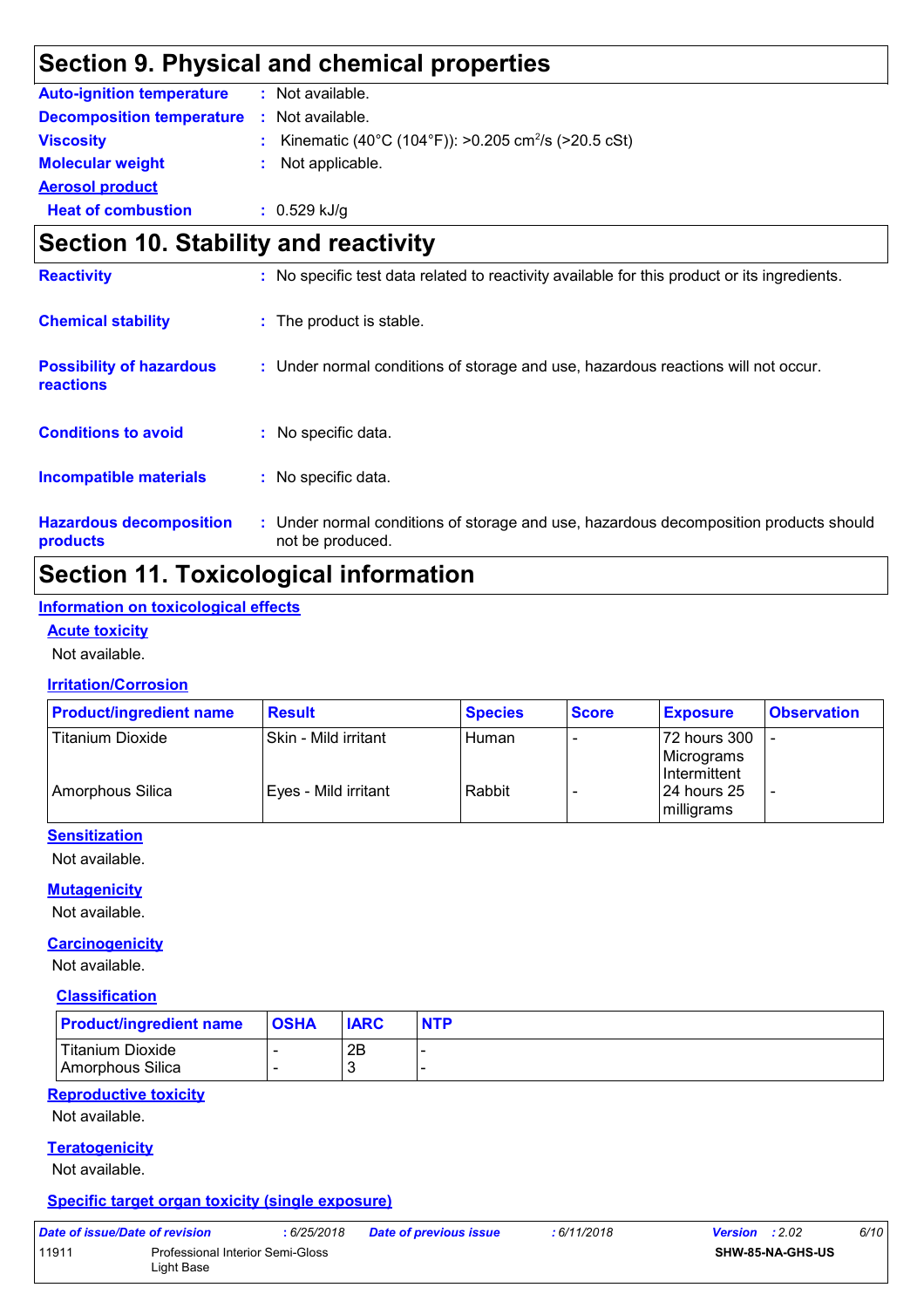# **Section 11. Toxicological information**

Not available.

#### **Specific target organ toxicity (repeated exposure)**

Not available.

#### **Aspiration hazard**

Not available.

| <b>Information on the likely</b><br>routes of exposure | : Not available.                                                                            |
|--------------------------------------------------------|---------------------------------------------------------------------------------------------|
| <b>Potential acute health effects</b>                  |                                                                                             |
| <b>Eye contact</b>                                     | : No known significant effects or critical hazards.                                         |
| <b>Inhalation</b>                                      | : No known significant effects or critical hazards.                                         |
| <b>Skin contact</b>                                    | : No known significant effects or critical hazards.                                         |
| <b>Ingestion</b>                                       | : No known significant effects or critical hazards.                                         |
|                                                        |                                                                                             |
|                                                        | <b>Symptoms related to the physical, chemical and toxicological characteristics</b>         |
| <b>Eye contact</b>                                     | : No specific data.                                                                         |
| <b>Inhalation</b>                                      | : No specific data.                                                                         |
| <b>Skin contact</b>                                    | : No specific data.                                                                         |
| <b>Ingestion</b>                                       | : No specific data.                                                                         |
|                                                        |                                                                                             |
|                                                        | Delayed and immediate effects and also chronic effects from short and long term exposure    |
| <b>Short term exposure</b>                             |                                                                                             |
| <b>Potential immediate</b><br>effects                  | : Not available.                                                                            |
| <b>Potential delayed effects</b>                       | : Not available.                                                                            |
| Long term exposure                                     |                                                                                             |
| <b>Potential immediate</b>                             | : Not available.                                                                            |
| effects                                                |                                                                                             |
| <b>Potential delayed effects</b>                       | : Not available.                                                                            |
| <b>Potential chronic health effects</b>                |                                                                                             |
| Not available.                                         |                                                                                             |
| <b>General</b>                                         | : No known significant effects or critical hazards.                                         |
| <b>Carcinogenicity</b>                                 | : Suspected of causing cancer. Risk of cancer depends on duration and level of<br>exposure. |
| <b>Mutagenicity</b>                                    | : No known significant effects or critical hazards.                                         |
| <b>Teratogenicity</b>                                  | : No known significant effects or critical hazards.                                         |
| <b>Developmental effects</b>                           | : No known significant effects or critical hazards.                                         |
| <b>Fertility effects</b>                               | : No known significant effects or critical hazards.                                         |
|                                                        |                                                                                             |

**Numerical measures of toxicity** Not available. **Acute toxicity estimates**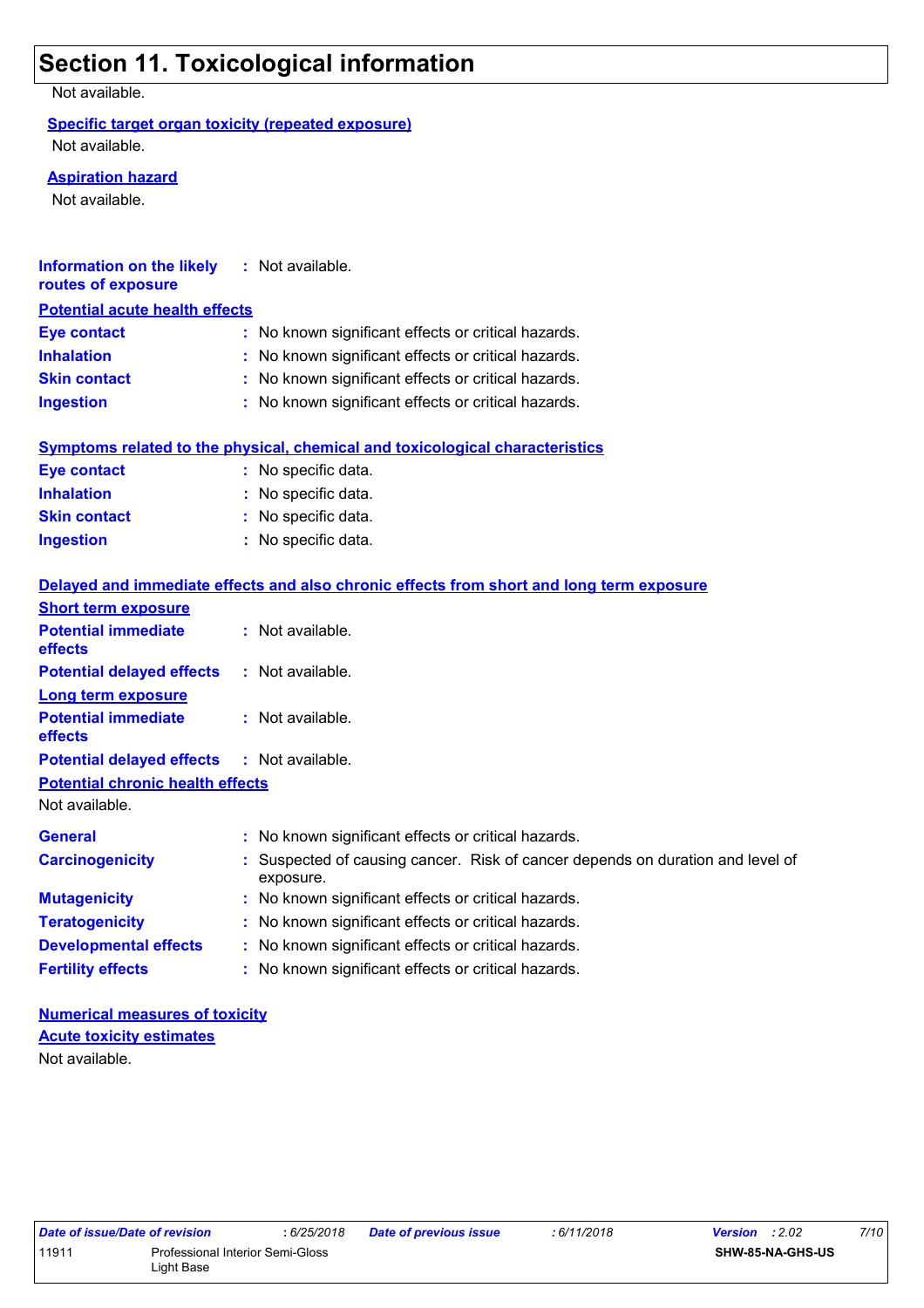# **Section 12. Ecological information**

#### **Toxicity**

| <b>Product/ingredient name</b> | Result                                                               | <b>Species</b> | <b>Exposure</b> |
|--------------------------------|----------------------------------------------------------------------|----------------|-----------------|
| <b>Titanium Dioxide</b>        | Acute LC50 >1000000 µg/l Marine water   Fish - Fundulus heteroclitus |                | 96 hours        |

#### **Persistence and degradability**

Not available.

#### **Bioaccumulative potential**

Not available.

#### **Mobility in soil**

| <b>Soil/water partition</b> | : Not available. |
|-----------------------------|------------------|
| coefficient $(K_{oc})$      |                  |

**Other adverse effects** : No known significant effects or critical hazards.

## **Section 13. Disposal considerations**

| <b>Disposal methods</b> | : The generation of waste should be avoided or minimized wherever possible. Disposal<br>of this product, solutions and any by-products should at all times comply with the<br>requirements of environmental protection and waste disposal legislation and any<br>regional local authority requirements. Dispose of surplus and non-recyclable products<br>via a licensed waste disposal contractor. Waste should not be disposed of untreated to<br>the sewer unless fully compliant with the requirements of all authorities with jurisdiction.<br>Waste packaging should be recycled. Incineration or landfill should only be considered<br>when recycling is not feasible. This material and its container must be disposed of in a<br>safe way. Care should be taken when handling emptied containers that have not been<br>cleaned or rinsed out. Empty containers or liners may retain some product residues.<br>Avoid dispersal of spilled material and runoff and contact with soil, waterways, drains |
|-------------------------|----------------------------------------------------------------------------------------------------------------------------------------------------------------------------------------------------------------------------------------------------------------------------------------------------------------------------------------------------------------------------------------------------------------------------------------------------------------------------------------------------------------------------------------------------------------------------------------------------------------------------------------------------------------------------------------------------------------------------------------------------------------------------------------------------------------------------------------------------------------------------------------------------------------------------------------------------------------------------------------------------------------|
|                         | and sewers.                                                                                                                                                                                                                                                                                                                                                                                                                                                                                                                                                                                                                                                                                                                                                                                                                                                                                                                                                                                                    |

# **Section 14. Transport information**

|                                         | <b>DOT</b><br><b>Classification</b> | <b>TDG</b><br><b>Classification</b> | <b>Mexico</b><br><b>Classification</b> | <b>IATA</b>              | <b>IMDG</b>              |
|-----------------------------------------|-------------------------------------|-------------------------------------|----------------------------------------|--------------------------|--------------------------|
| <b>UN number</b>                        | Not regulated.                      | Not regulated.                      | Not regulated.                         | Not regulated.           | Not regulated.           |
| <b>UN proper</b><br>shipping name       | $\overline{\phantom{0}}$            | $\overline{\phantom{a}}$            |                                        |                          |                          |
| <b>Transport</b><br>hazard class(es)    | $\overline{\phantom{0}}$            | $\overline{\phantom{a}}$            |                                        | $\overline{\phantom{m}}$ |                          |
| <b>Packing group</b>                    | $\blacksquare$                      | $\overline{\phantom{a}}$            | $\overline{\phantom{a}}$               |                          | $\overline{\phantom{a}}$ |
| <b>Environmental</b><br><b>hazards</b>  | No.                                 | No.                                 | No.                                    | No.                      | No.                      |
| <b>Additional</b><br><b>information</b> | $\overline{\phantom{0}}$            | $\overline{\phantom{a}}$            |                                        |                          |                          |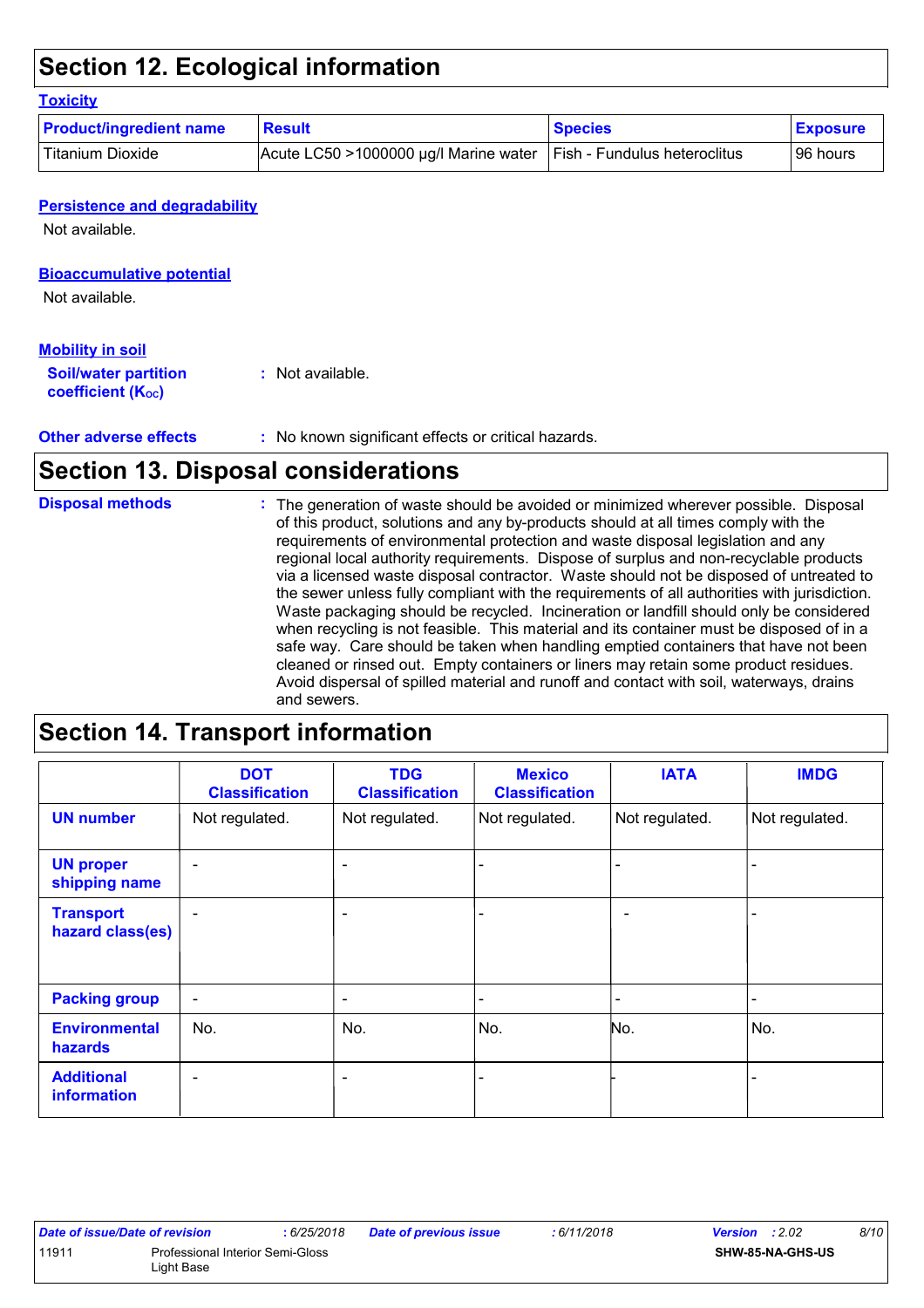# **Section 14. Transport information**

| <b>Special precautions for user :</b>                                                  | Multi-modal shipping descriptions are provided for informational purposes and do not<br>consider container sizes. The presence of a shipping description for a particular<br>mode of transport (sea, air, etc.), does not indicate that the product is packaged<br>suitably for that mode of transport. All packaging must be reviewed for suitability<br>prior to shipment, and compliance with the applicable regulations is the sole<br>responsibility of the person offering the product for transport. People loading and<br>unloading dangerous goods must be trained on all of the risks deriving from the<br>substances and on all actions in case of emergency situations. |                  |
|----------------------------------------------------------------------------------------|-------------------------------------------------------------------------------------------------------------------------------------------------------------------------------------------------------------------------------------------------------------------------------------------------------------------------------------------------------------------------------------------------------------------------------------------------------------------------------------------------------------------------------------------------------------------------------------------------------------------------------------------------------------------------------------|------------------|
| <b>Transport in bulk according</b><br>to Annex II of MARPOL and<br>the <b>IBC</b> Code | : Not available.                                                                                                                                                                                                                                                                                                                                                                                                                                                                                                                                                                                                                                                                    |                  |
|                                                                                        | <b>Proper shipping name</b>                                                                                                                                                                                                                                                                                                                                                                                                                                                                                                                                                                                                                                                         | : Not available. |
|                                                                                        | <b>Ship type</b>                                                                                                                                                                                                                                                                                                                                                                                                                                                                                                                                                                                                                                                                    | : Not available. |
|                                                                                        | <b>Pollution category</b>                                                                                                                                                                                                                                                                                                                                                                                                                                                                                                                                                                                                                                                           | : Not available. |

## **Section 15. Regulatory information**

**TSCA 5(a)2 proposed significant new use rules**: 5-Chloro-2-methylisothiazolinone

#### **SARA 313**

SARA 313 (40 CFR 372.45) supplier notification can be found on the Environmental Data Sheet.

#### **California Prop. 65**

WARNING: This product contains chemicals known to the State of California to cause cancer and birth defects or other reproductive harm.

## **Section 16. Other information**

**Hazardous Material Information System (U.S.A.)**



**The customer is responsible for determining the PPE code for this material. For more information on HMIS® Personal Protective Equipment (PPE) codes, consult the HMIS® Implementation Manual.**

**Caution: HMIS® ratings are based on a 0-4 rating scale, with 0 representing minimal hazards or risks, and 4 representing significant hazards or risks. Although HMIS® ratings and the associated label are not required on SDSs or products leaving a facility under 29 CFR 1910.1200, the preparer may choose to provide them. HMIS® ratings are to be used with a fully implemented HMIS® program. HMIS® is a registered trademark and service mark of the American Coatings Association, Inc.**

**Procedure used to derive the classification**

| <b>Classification</b>             |                 | <b>Justification</b> |
|-----------------------------------|-----------------|----------------------|
| CARCINOGENICITY - Category 2      |                 | Calculation method   |
| <b>History</b>                    |                 |                      |
| Date of printing                  | 6/25/2018       |                      |
| Date of issue/Date of<br>revision | 6/25/2018<br>÷. |                      |
| Date of previous issue            | : 6/11/2018     |                      |
| <b>Version</b>                    | : 2.02          |                      |